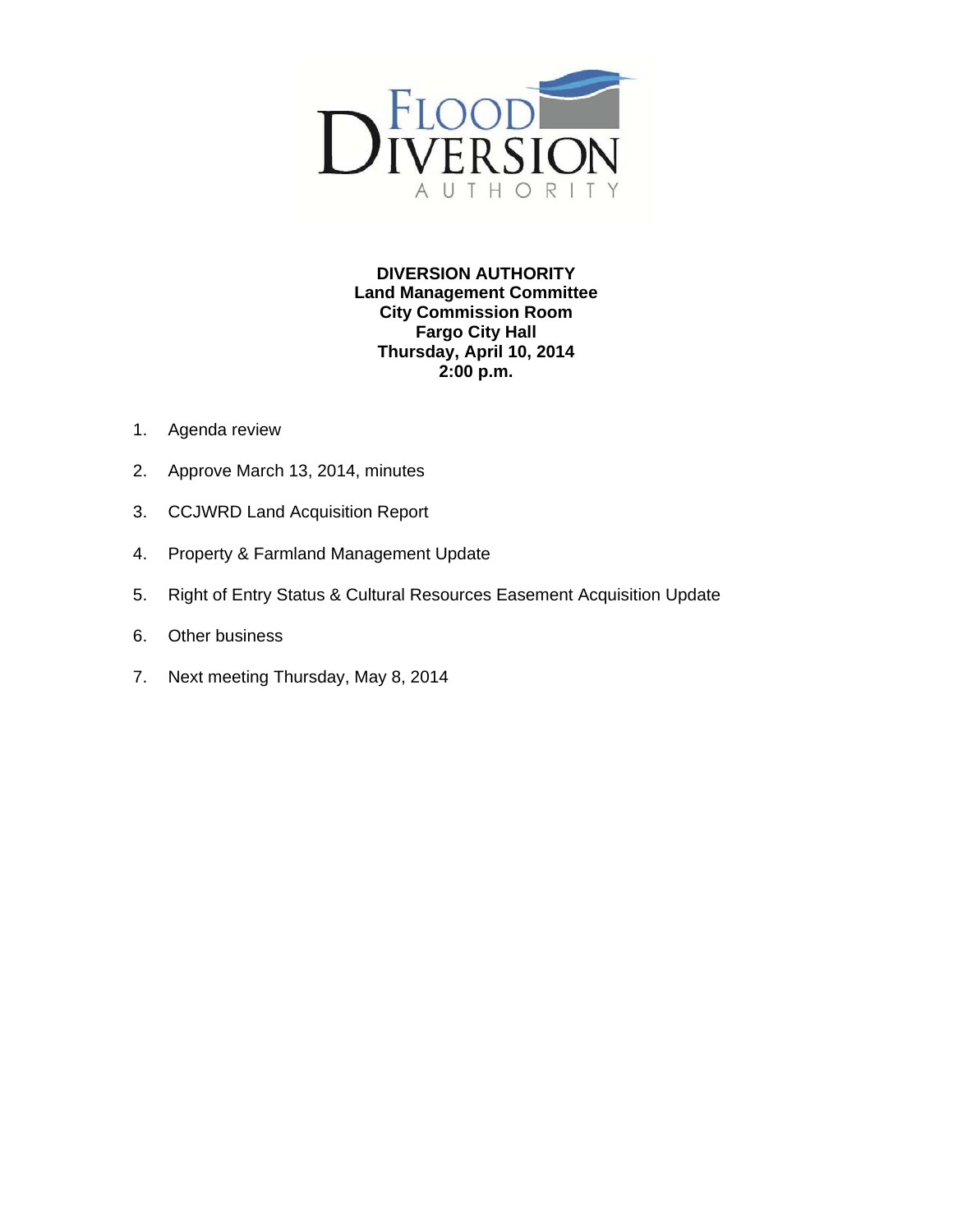# **DIVERSION AUTHORITY Land Management Committee City Commission Room Fargo City Hall Thursday, March 13, 2014 2:00 p.m.**

Committee Members Present: Fargo Mayor Dennis Walaker, Oxbow Mayor Jim Nyhof, Moorhead Council Representative Heidi Durand, Cass County Commission Representative Darrell Vanyo, Cass County Joint Water Resource District Representative Rodger Olson, Fargo City Administrator Pat Zavoral, Cass County Administrator Keith Berndt, Moorhead City Administrator Michael Redlinger, Fargo Director of Engineering Mark Bittner, Moorhead City Engineer Bob Zimmerman, Fargo City Engineer April Walker (alternate).

Others Present: Eric Dodds - AE2S, US Army Corps of Engineers Project Managers Terry Williams and Brett Coleman, Mark Brodshaug - Cass County Joint Water Resource District, Lyndon Pease - Moore Engineering, Alex Offerdahl - Watts and Associates, Inc.

The meeting was called to order by Chair Dennis Walaker.

## Agenda Review

There were no additions or amendments to the agenda.

## Approve February 13, 2014 Minutes

Bob Zimmerman moved the minutes from the February 13, 2014 meeting be approved. Darrell Vanyo seconded the motion. All the members voted aye and the motion was declared carried.

Cass County Joint Water Resource District (CCJWRD) Land Acquisition Report

Mark Brodshaug said one of the seven parcels approved for acquisition may be delayed. He said there have been no new acquisitions; however, one property owner is now looking to sell his entire parcel, expanding the acreage an additional 80 acres. He said appraisers are working in Oxbow and homeowners are being generally cooperative although feelings on the project are mixed. The draft appraisal is completed for the Oxbow Golf Course and under discussion and review.

Eric Dodds said one hardship property is outstanding, a rural residence in Minnesota. The appraisal is going through the review process, he said, and he expects to have a recommended action for next month's meeting. He said The Pifer Group, Inc. has been retained for land management services which may include dealing with various farm programs. He said in addition to having the Diversion Authority Chair Darrell Vanyo authorized to execute documents related to various farm programs, it would be advantageous to have additional representatives authorized to execute necessary documents on behalf of the Diversion Authority. He said Carol Harbeke Lewis of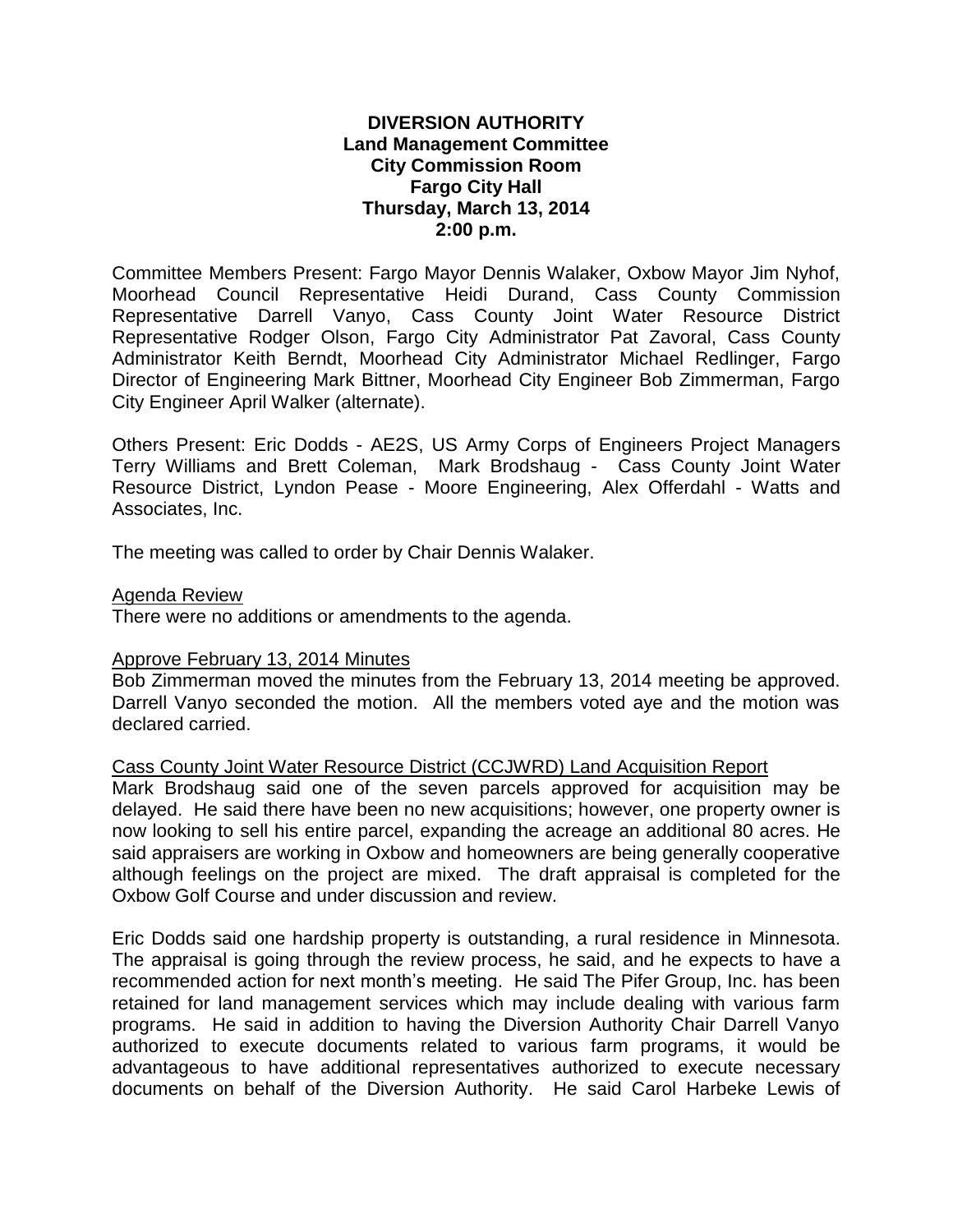CCJWRD and Dwight Hofland of The Pifer Group, Inc. are being recommended to fill that role.

Keith Berndt moved that this committee forward its recommendation to the Diversion Authority to authorize and appoint Carol Harbeke Lewis in her capacity as Secretary-Treasurer of the Cass County Joint Water Resource District and Dwight Hofland of The Pifer Group, Inc., in its capacity as Agent under the Agreement Between Owner and Agent for Farmland Management Services, as its representatives to execute all documents necessary on its behalf for all FSA (Farm Services Agency), CCC (Commodity Credit Corporation), and NRCS (Natural Resources Conservation Service) programs or any other program operated by the U.S. Department of Agriculture. Furthermore, each such representative may exercise the authority and powers granted independently of the other representative. Rodger Olson seconded the motion. All the members voted aye and the motion was declared carried.

## Ag Risk Management Options - Crop Insurance

Eric Dodds said Watts and Associates Crop Insurance Division drafted an "Evaluation of Agricultural Risk Management Options for the FM Area Diversion Project" summarizing available options. He introduced Alex Offerdahl, a crop insurance economics expert representing Watts and Associates, Inc. (W&A).

Alex Offerdahl said he met with the Program Management Consultant (PMC) staff and the Agricultural Policy Subcommittee to present the initial options paper on mitigating agricultural risk. He said his firm's preliminary work focused on the possibility of extending federal crop insurance programs as they currently exist. Growers are extremely unlikely to receive any compensation under the federal crop program for losses due to intentional inundation, he said, because it is not a covered peril. He reviewed possible options, one being the potential that a private insurance company could offer coverage for an event deemed outside the authorization of federal crop insurance. Flowage easements are required by the Corps, he said, and alternatives could be offered above that baseline. He said land acquisition was discussed, although it was determined to be a difficult and potentially cost prohibitive option. Also, the installation of a widespread tiling project for soil drainage was looked at. He said self insurance with either some type of reserve, or an ad hoc approach, would make the Diversion Authority in essence a mutual type insurance entity. He said the report is intended to give options and not recommendations, and extended debate and consideration on options is expected. W&A will respond should there be a desire for additional, more focused research, he said, and until then they will await direction and feedback.

In response to a question from Pat Zavoral about how the magnitude of the project may relate to the acceptance of a rider to federal crop insurance, Alex Offerdahl said that, from a premium potential and with a limited number of claimants, it may not be a big enough project for insurance companies to compete for. In most years the total value of the crops in the approximate 35,000 acre staging area would be approximately \$18-\$20 million, he said, and from an annual exposure perspective and a premium potential of about \$750,000.00 to \$1.2 million, this is not huge. Because the same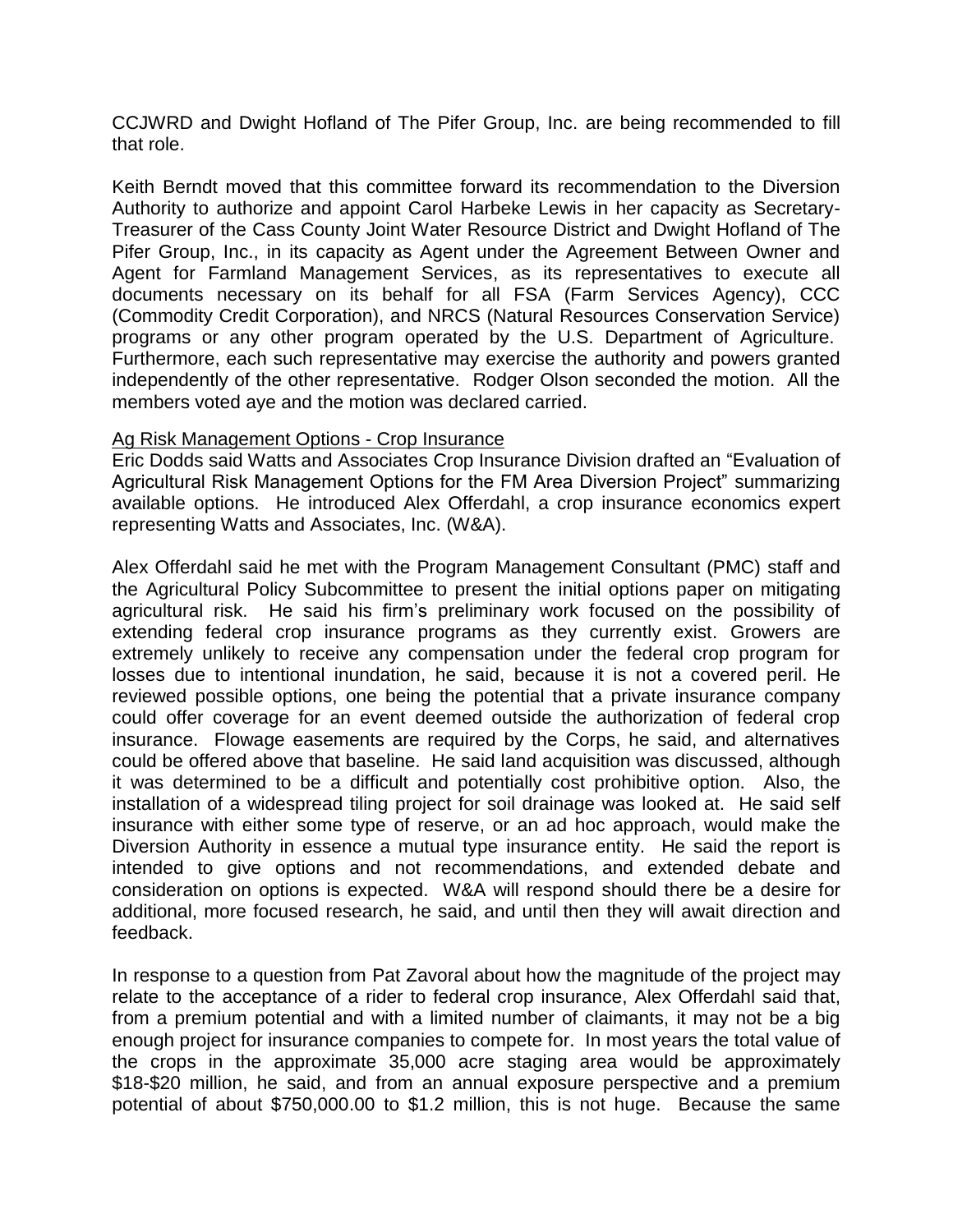companies may also be carrying federal crop insurance there may be interest from a few companies, he said. As far as a self insured plan, he said, the projections he has seen indicate compensation may be only once in ten years or up to three times in ten years. He said it would be difficult to maintain staff and adhere to legal requirements for those rare occasions there are claims and it would be difficult to keep up with insurance standards and regulations. He said self insurance could be pursued; however, he would advise looking at working with a professional insurance company or an administrative entity to manage some of the day to day aspects. While self insurance is likely to be the lowest total net cost, the legal and regulatory headaches will have to be considered, he said.

In response to a question from Darrell Vanyo about whether any options stood out during this process and whether some can be eliminated, Rodger Olson said a variety of combinations within these options seemed to be the most acceptable avenue for the Agricultural Policy Subcommittee. He said more discovery is needed prior to selecting the options.

Eric Dodds said flowage easements are required by the Corps and combinations of that with some type of insurance or acquisitions are likely. Even multiple combinations may be done, he said, depending on the area.

Rodger Olson said the question has been raised about whether providing insurance in addition to flowage easements is doubling up. He said the assumption is that if insurance is provided, the value of the flowage easement would decrease.

Alex Offerdahl said the total value of a loss should be unaffected by how it is distributed, it is a matter of finding the greatest level of acceptability. He said there are two classes of risk involved. One is a change in the fundamental potential long term use of that land, he said, and the second is the annual crop peril posed by intentional inundation. He said whether it is paid upfront as an easement, or a portion paid upfront as an easement and the remainder in the form of compensation in an inundation event, the total pie does not get larger based on how it is sliced. He said the concept of insurance is to distribute losses over time, and from a budget perspective the goal is to annualize the total value of those losses in one way or another to make sure those affected are offered some form of compensation.

Terry Williams said from the federal perspective the flowage easement fully covers the impact of staging water. She said she will seek information from the Corps Real Estate Division to answer a question from Rodger Olson about whether appraisals can take into account that that peril is gone by providing insurance and how long that commitment must be.

Alex Offerdahl said one or more of the farmers in the staging area have specific issues with organic certification and inundation. He said organic certification is earned over a number of years, and inundation presents the potential to lose certification. There is no historic precedent as a result of inundation and cross pollination with non-organic